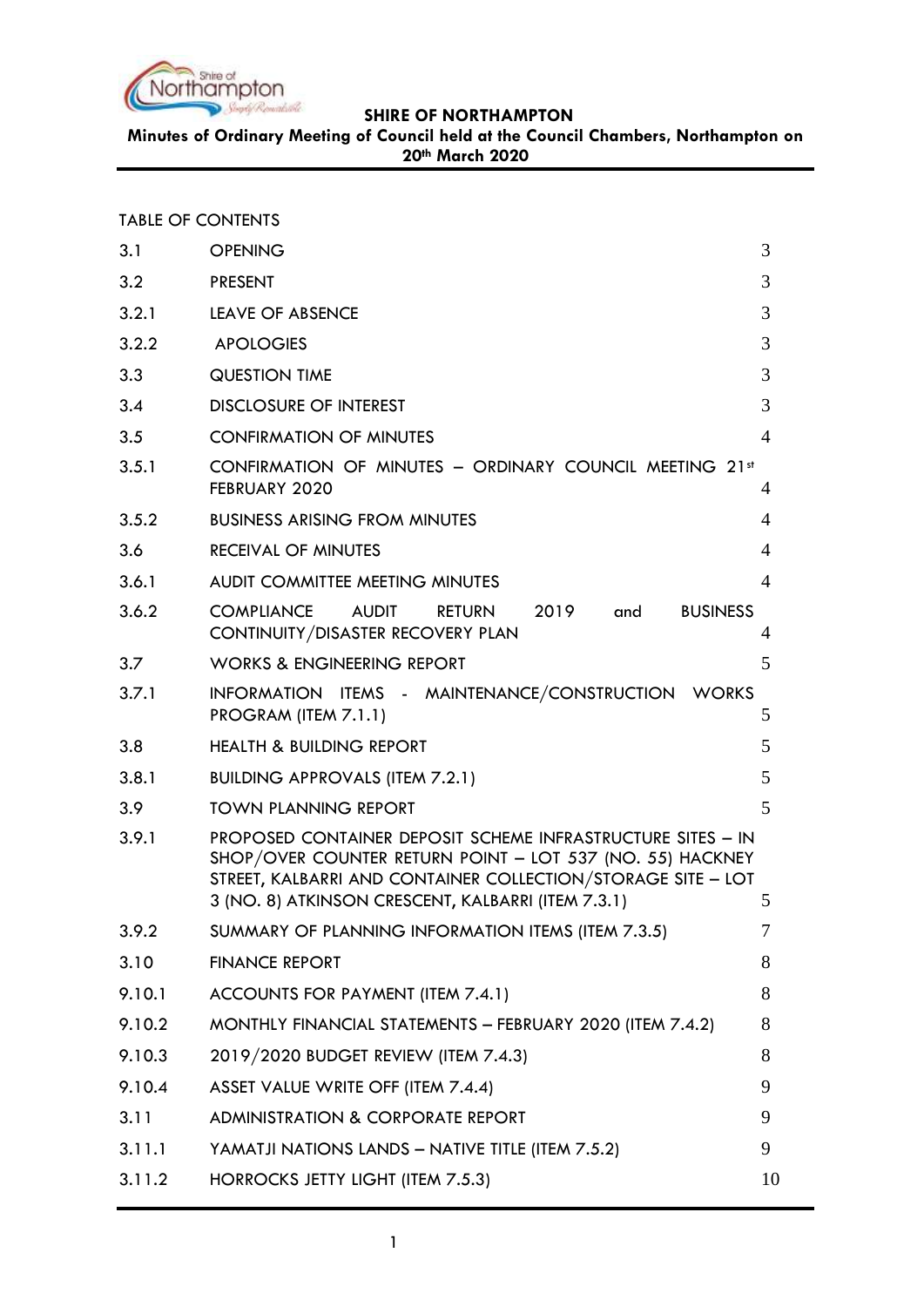

| Minutes of Ordinary Meeting of Council held at the Council Chambers, Northampton on<br>20th March 2020 |                                                              |    |  |
|--------------------------------------------------------------------------------------------------------|--------------------------------------------------------------|----|--|
| 3.11.3                                                                                                 | AFL FIGURES (ITEM 7.5.4)                                     | 10 |  |
| 3.11.4                                                                                                 | LOCAL GOVERNMENT HOUSE DEED OF TRUST (ITEM 7.5.5)            | 11 |  |
| 3.11.5                                                                                                 | COOLCALALAYA ROAD (ITEM 7.5.6)                               | 11 |  |
| 3.11.6                                                                                                 | TRAVEL CLAIM - CR SMITH (ITEM 7.5.7)                         | 11 |  |
| 3.11.7                                                                                                 | WITTECARRA CREEK SCULPTURES (ITEM 7.5.8)                     | 12 |  |
| 3.11.8                                                                                                 | PAYMENT OF EMPLOYEES IF QUARANTIED FOR COVID 19 (ITEM 7.5.9) | 12 |  |
| 3.11.1                                                                                                 | OUTSTANDING RATES & CHARGES (ITEM 7.5.1)                     | 13 |  |
| 3.12                                                                                                   | PRESIDENT'S REPORT                                           | 14 |  |
| 3.13                                                                                                   | <b>VICE PRESIDENT'S REPORT</b>                               | 14 |  |
| 3.14                                                                                                   | <b>COUNCILLORS REPORTS</b>                                   | 14 |  |
| 3.14.1                                                                                                 | CR SUDLOW                                                    | 14 |  |
| 3.14.2                                                                                                 | <b>CR PIKE</b>                                               | 15 |  |
| 3.14.3                                                                                                 | <b>CR STEWART</b>                                            | 15 |  |
| 3.14.4                                                                                                 | <b>CR SMITH</b>                                              | 15 |  |
| 3.14.5                                                                                                 | <b>CR HAY</b>                                                | 15 |  |
| 3.14.6                                                                                                 | <b>CR SUCKLING</b>                                           | 16 |  |
| 3.15                                                                                                   | <b>NEW ITEMS OF BUSINESS</b>                                 | 16 |  |
| 3.16                                                                                                   | NEXT MEETING OF COUNCIL                                      | 16 |  |
| 3.17                                                                                                   | <b>CLOSURE</b>                                               | 16 |  |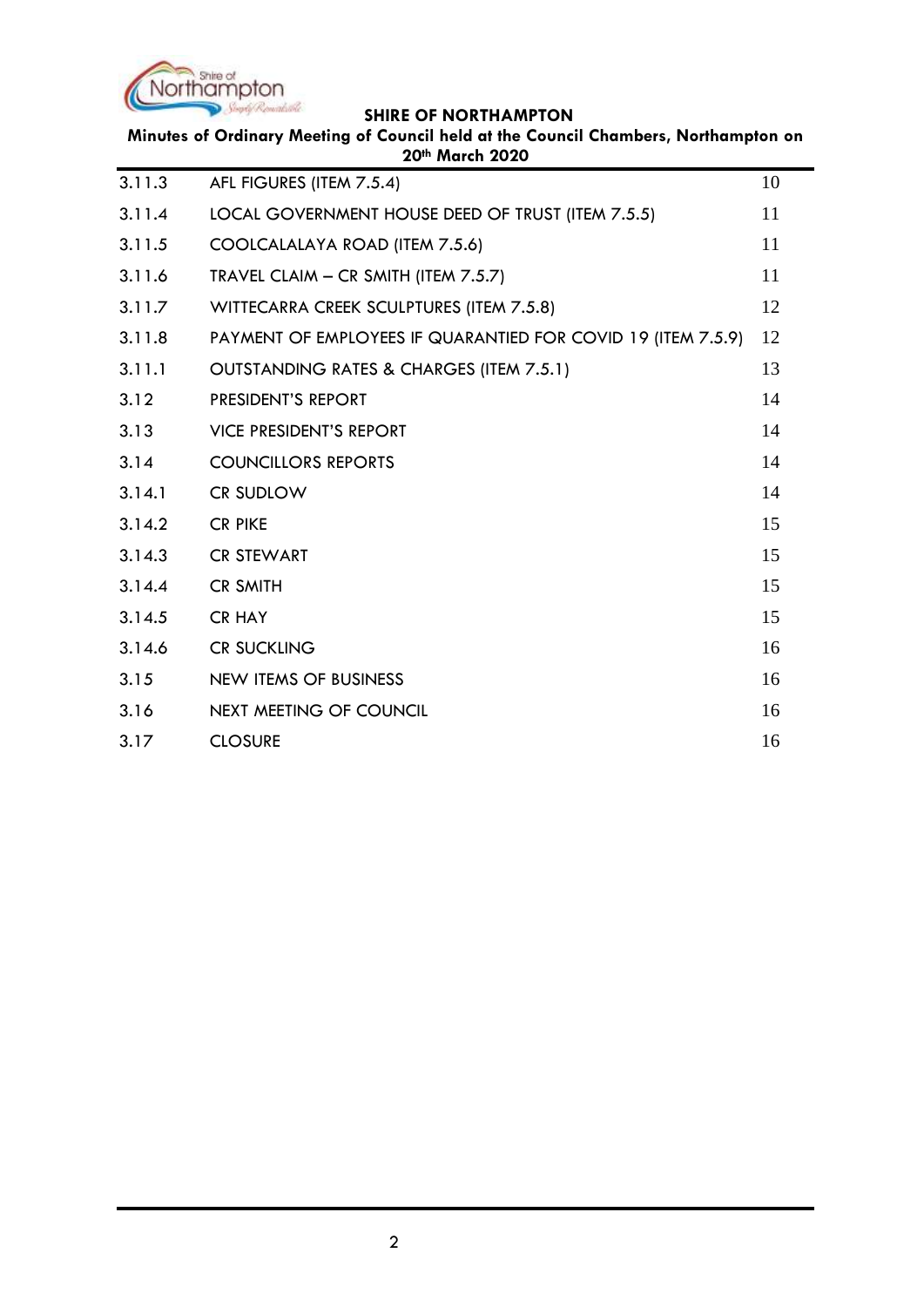

**Minutes of Ordinary Meeting of Council held at the Council Chambers, Northampton on 20th March 2020**

### <span id="page-2-0"></span>**3.1 OPENING**

The President thanked all Councillors and staff present for their attendance and declared the meeting open at 1.00pm.

### <span id="page-2-1"></span>**3.2 PRESENT**

| Cr C Simkin        | President                      | Northampton Ward |
|--------------------|--------------------------------|------------------|
| Cr S Krakouer      | Deputy President               | Kalbarri Ward    |
| Cr R Suckling      |                                | Northampton Ward |
| Cr T Hay           |                                | Northampton Ward |
| Cr S Smith         |                                | Kalbarri Ward    |
| Cr P Stewart       |                                | Kalbarri Ward    |
| Cr D Pike          |                                | Kalbarri Ward    |
| Cr L Sudlow        |                                | Northampton Ward |
| Mr Garry Keeffe    | <b>Chief Executive Officer</b> |                  |
| Mr Grant Middleton | Deputy Chief Executive Officer |                  |
| Mrs Michelle Allen | <b>Planning Officer</b>        |                  |

# <span id="page-2-2"></span>3.2.1 LEAVE OF ABSENCE

Nil

#### <span id="page-2-3"></span>3.2.2 APOLOGIES

Cr S Stock-Standen Northampton Ward

#### <span id="page-2-4"></span>**3.3 QUESTION TIME**

None

# <span id="page-2-5"></span>**3.4 DISCLOSURE OF INTEREST**

Nil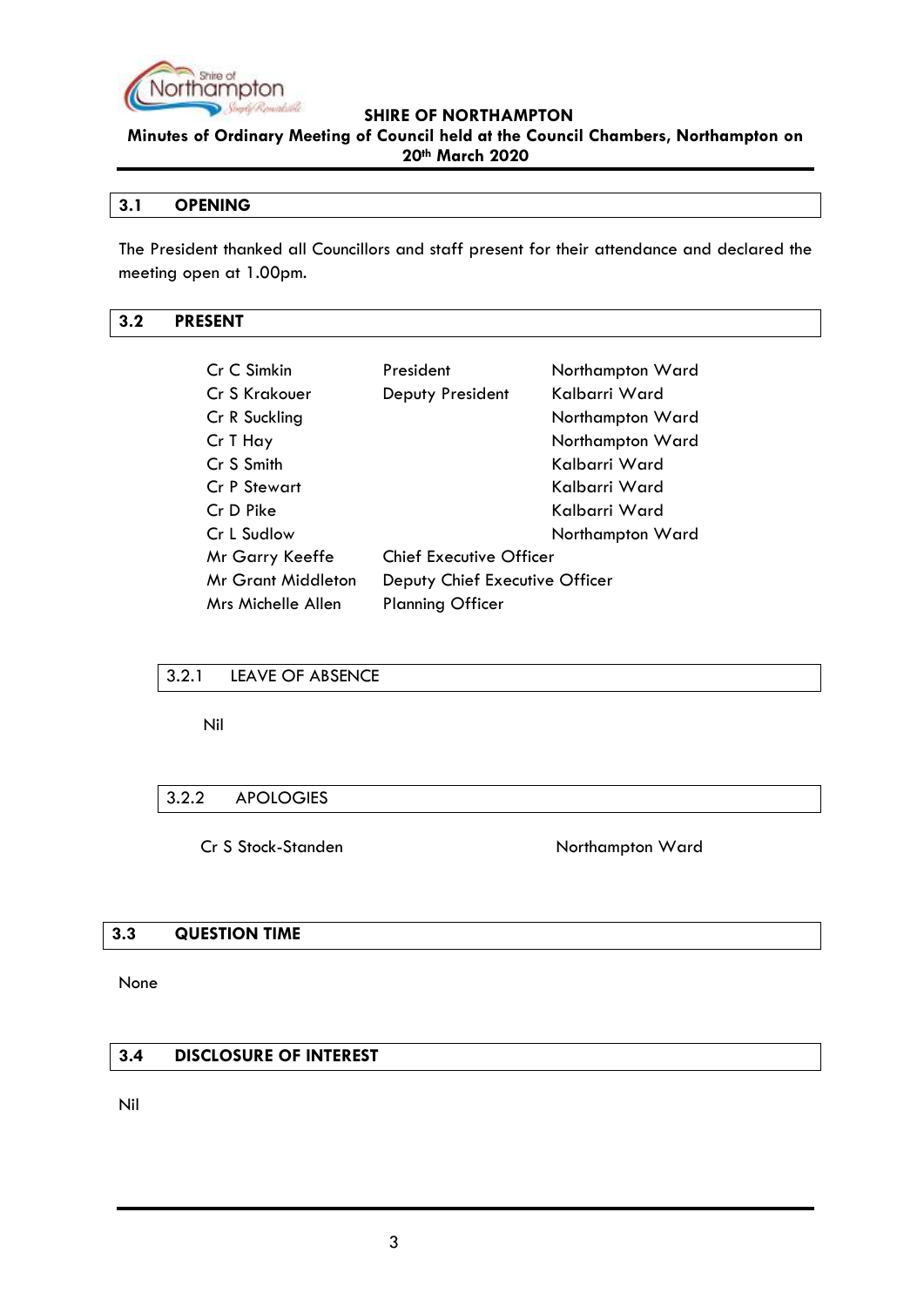

**Minutes of Ordinary Meeting of Council held at the Council Chambers, Northampton on 20th March 2020**

# <span id="page-3-1"></span><span id="page-3-0"></span>**3.5 CONFIRMATION OF MINUTES**

3.5.1 CONFIRMATION OF MINUTES - ORDINARY COUNCIL MEETING 21st FEBRUARY 2020

Moved Cr SUDLOW, seconded Cr STEWART

That the minutes of the Ordinary Meeting of Council held on the 21st February 2020 be confirmed as a true and correct record.

CARRIED 8/0

#### <span id="page-3-2"></span>3.5.2 BUSINESS ARISING FROM MINUTES

Nil

#### <span id="page-3-4"></span><span id="page-3-3"></span>**3.6 RECEIVAL OF MINUTES**

3.6.1 AUDIT COMMITTEE MEETING MINUTES

Moved Cr SUCKLING, seconded Cr KRAKOUER

That the minutes of the Audit Committee Meeting held on the 20th March 2020 be received.

CARRIED 8/0

<span id="page-3-5"></span>3.6.2 COMPLIANCE AUDIT RETURN 2019 and BUSINESS CONTINUITY/DISASTER RECOVERY PLAN

Moved Cr SMITH, seconded Cr SUDLOW

That Council adopt the recommendation of the Shire of Northampton Audit Committee to adopt the Compliance Audit Return 2019 and the Business Continuity/Disaster Recovery Plan as presented

CARRIED 8/0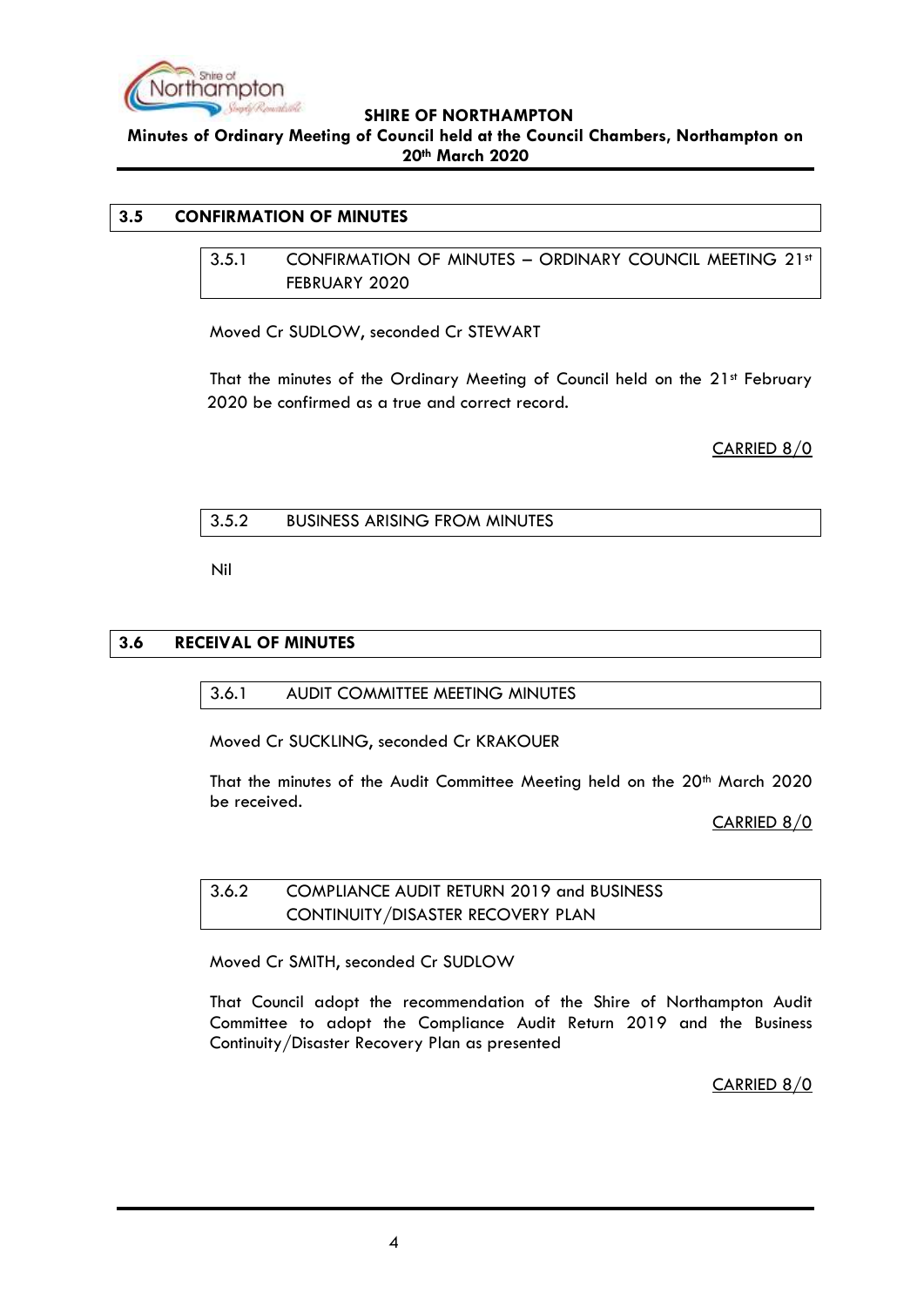

**Minutes of Ordinary Meeting of Council held at the Council Chambers, Northampton on 20th March 2020**

# <span id="page-4-1"></span><span id="page-4-0"></span>**3.7 WORKS & ENGINEERING REPORT**

3.7.1 INFORMATION ITEMS - MAINTENANCE/CONSTRUCTION WORKS PROGRAM (ITEM 7.1.1)

Noted

# <span id="page-4-2"></span>**3.8 HEALTH & BUILDING REPORT**

<span id="page-4-3"></span>3.8.1 BUILDING APPROVALS (ITEM 7.2.1)

Noted.

# <span id="page-4-5"></span><span id="page-4-4"></span>**3.9 TOWN PLANNING REPORT**

3.9.1 PROPOSED CONTAINER DEPOSIT SCHEME INFRASTRUCTURE SITES – IN SHOP/OVER COUNTER RETURN POINT – LOT 537 (NO. 55) HACKNEY STREET, KALBARRI AND CONTAINER COLLECTION/STORAGE SITE – LOT 3 (NO. 8) ATKINSON CRESCENT, KALBARRI (ITEM 7.3.1)

Moved Cr SUDLOW, seconded Cr SUCKLING

That Council

- 1. Grant Development Approval for an 'in shop / over the counter / bag drop' infrastructure site on Lot 537 (No. 55) Hackney Street, Kalbarri and for a 'container collection/storage' infrastructure site on Lot 3 (No. 8) Atkinson Crescent, Kalbarri subject to the following conditions:
- (a) Development shall be in accordance with the attached approved plans dated 20 March 2020 and subject to any modifications required as a consequence of any condition(s) of this approval. The endorsed plan(s) shall not be modified or altered without prior written approval of the local government.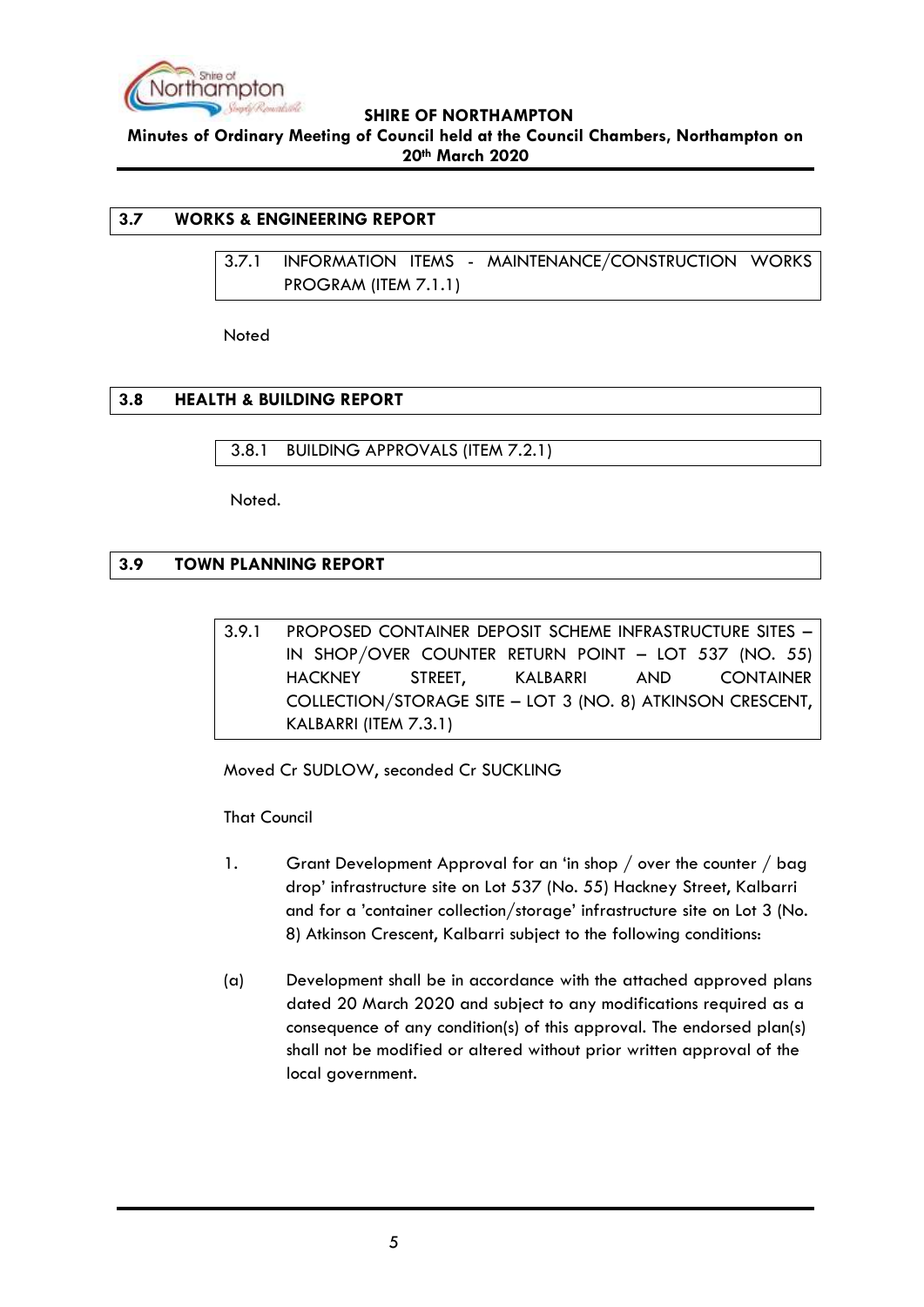

**Minutes of Ordinary Meeting of Council held at the Council Chambers, Northampton on 20th March 2020**

- (b) If the development/use the subject of this approval is not substantially completed within a period of two (2) years after the date of this determination the approval shall lapse and be of no further effect.
- (c) The development must not result in any change to the approved land use in a way that would result in the use no longer complying with any of the relevant development standards and/or requirements of the Scheme.
- (d) The land use hereby permitted shall not cause injury to or prejudicially affect the amenity of the locality by reason of the emission of smoke, dust, fumes, odour, noise, vibration, waste product or otherwise.
- (e) The collection site/s must not restrict any vehicular or pedestrian access to or from, or entry to any building on, the land on which the infrastructure is located.
- (f) The infrastructure must not obstruct the operation of, or access to, any utility services on the land on which the infrastructure is located or on adjacent land.
- (g) The infrastructure must be located in an area to be visually unobtrusive, and must be secured, locked and immovable.
- (h) The loading and/or unloading of collection containers by the Applicant at the in-shop site (Lot 537/No. 55 Hackney Street, Kalbarri) is to occur after the close of trading each day.
- (i) The removal of collection containers from the waste storage facility site (Lot 3/No. 8 Atkinson Crescent, Kalbarri) shall occur on a regular basis, to the approval of the Local Government.
- (j) No goods or materials are to be stored externally or in the areas set aside for parking, landscaping or within access driveways.
- (k) The infrastructure must not display any advertising signage other than promotional or branding material approved under the operation of the container deposit scheme, and be consistent in colour and finish to that of nearby existing buildings and to the approval of the Local Government.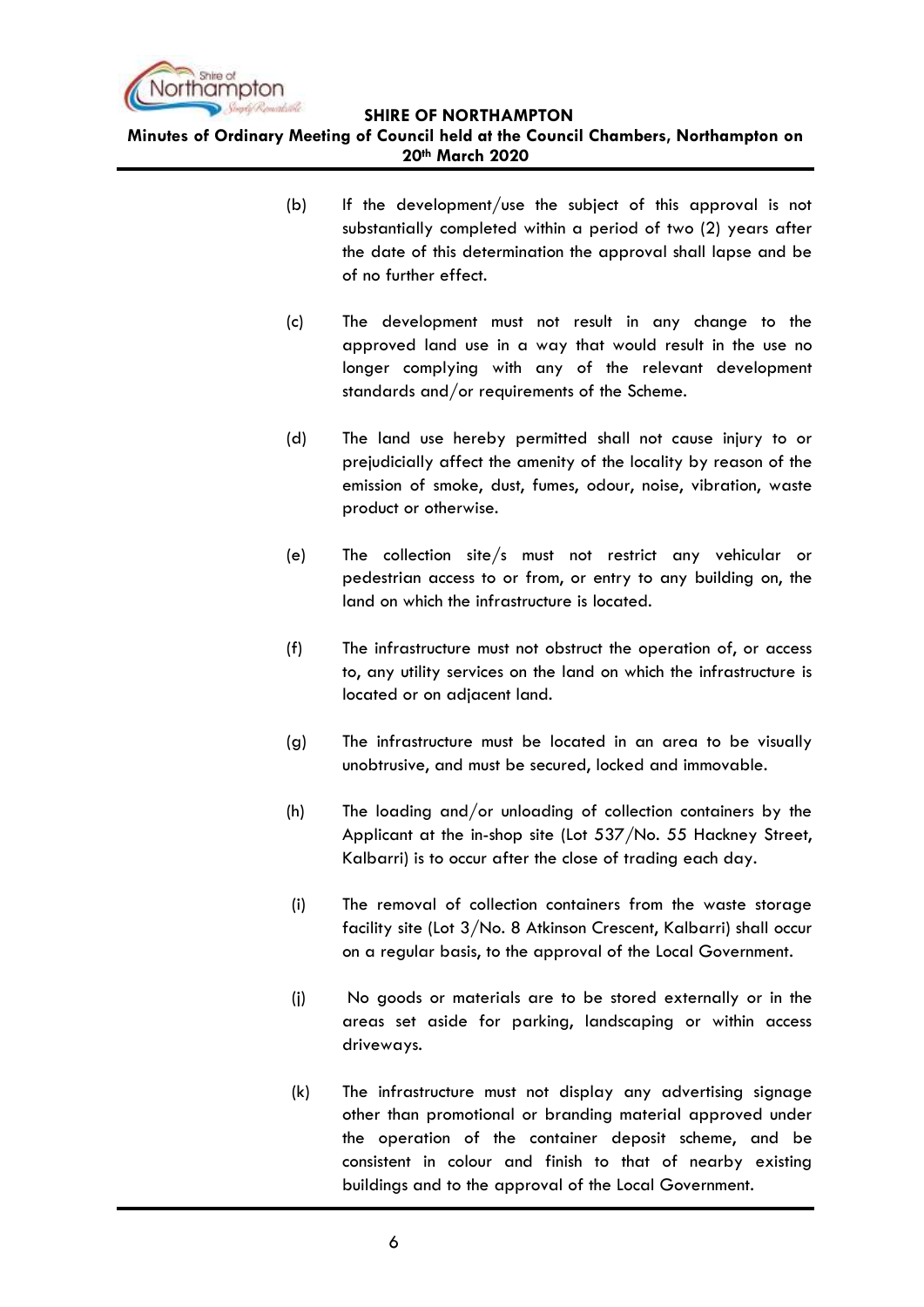

**Minutes of Ordinary Meeting of Council held at the Council Chambers, Northampton on 20th March 2020**

#### *Advice Notes:*

- *Note 1: If the development/use the subject of this approval is not substantially commenced within a period of 2 years, or another period specified in the approval after the date of determination, the approval will lapse and be of no further effect.*
- *Note 2. Where an approval has so lapsed, no development must be carried out without the further approval of the local government having first been sought and obtained.*
- *Note 3: If an applicant or owner is aggrieved by this determination there is a right of review by the State Administrative Tribunal in accordance with the Planning and Development Act 2005 Part 14, an application must be made within 28 days of determination.*
- *Note 4: Any additions to or change of use of any part of the building or land (not the subject of this approval) requires further application and development approval for that use/addition.*
- *Note 5: To ensure compliance with all environmental health regulations, advice must be obtained from the Shire of Northampton's Environmental Health Officer.*

CARRIED 5/3

Cr Pike and Cr Simkin voted against the motion.

#### <span id="page-6-0"></span>3.9.2 SUMMARY OF PLANNING INFORMATION ITEMS (ITEM 7.3.5)

Noted.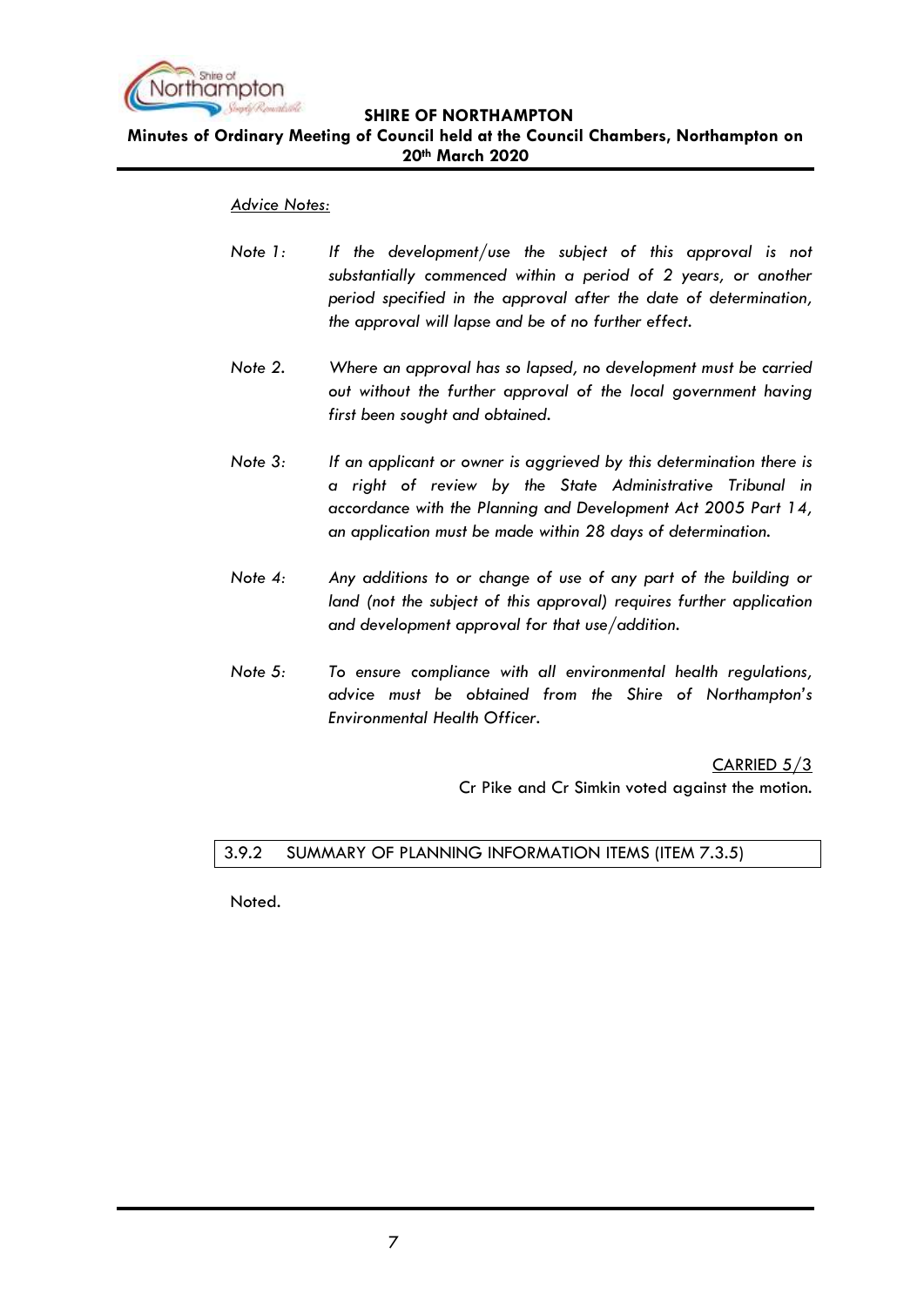

#### **Minutes of Ordinary Meeting of Council held at the Council Chambers, Northampton on 20th March 2020**

# <span id="page-7-1"></span><span id="page-7-0"></span>**3.10 FINANCE REPORT**

#### 9.10.1 ACCOUNTS FOR PAYMENT (ITEM 7.4.1)

Moved Cr SUCKLING, seconded Cr SUDLOW

That Municipal Fund Cheques 21850 to 21866 inclusive totalling \$50,476.88, Municipal EFT payments numbered EFT20390 to EFT20495 inclusive totalling \$434,609.89, Trust Fund Cheques 2500 to 2504, totalling \$1,003.94, Direct Debit payments numbered GJ08003 to GJ0812 inclusive totalling \$224,910.44 be passed for payment and the items therein be declared authorised expenditure.

# CARRIED BY AN ABSOLUTE MAJORITY 8/0

# <span id="page-7-2"></span>9.10.2 MONTHLY FINANCIAL STATEMENTS – FEBRUARY 2020 (ITEM 7.4.2)

Moved Cr STEWART, seconded Cr HAY

That Council adopts the Monthly Financial Report for the period ending  $29<sup>th</sup>$ February 2020.

# CARRIED 8/0

# <span id="page-7-3"></span>9.10.3 2019/2020 BUDGET REVIEW (ITEM 7.4.3)

Moved Cr HAY seconded Cr SUCKLING

That Council in accordance with regulation 33A of the Local Government (Financial Management) Regulations 1996 adopt the review of the 2019/2020 Budget and note any variances or recommendations.

CARRIED BY AN ABSOLUTE MAJORITY 8/0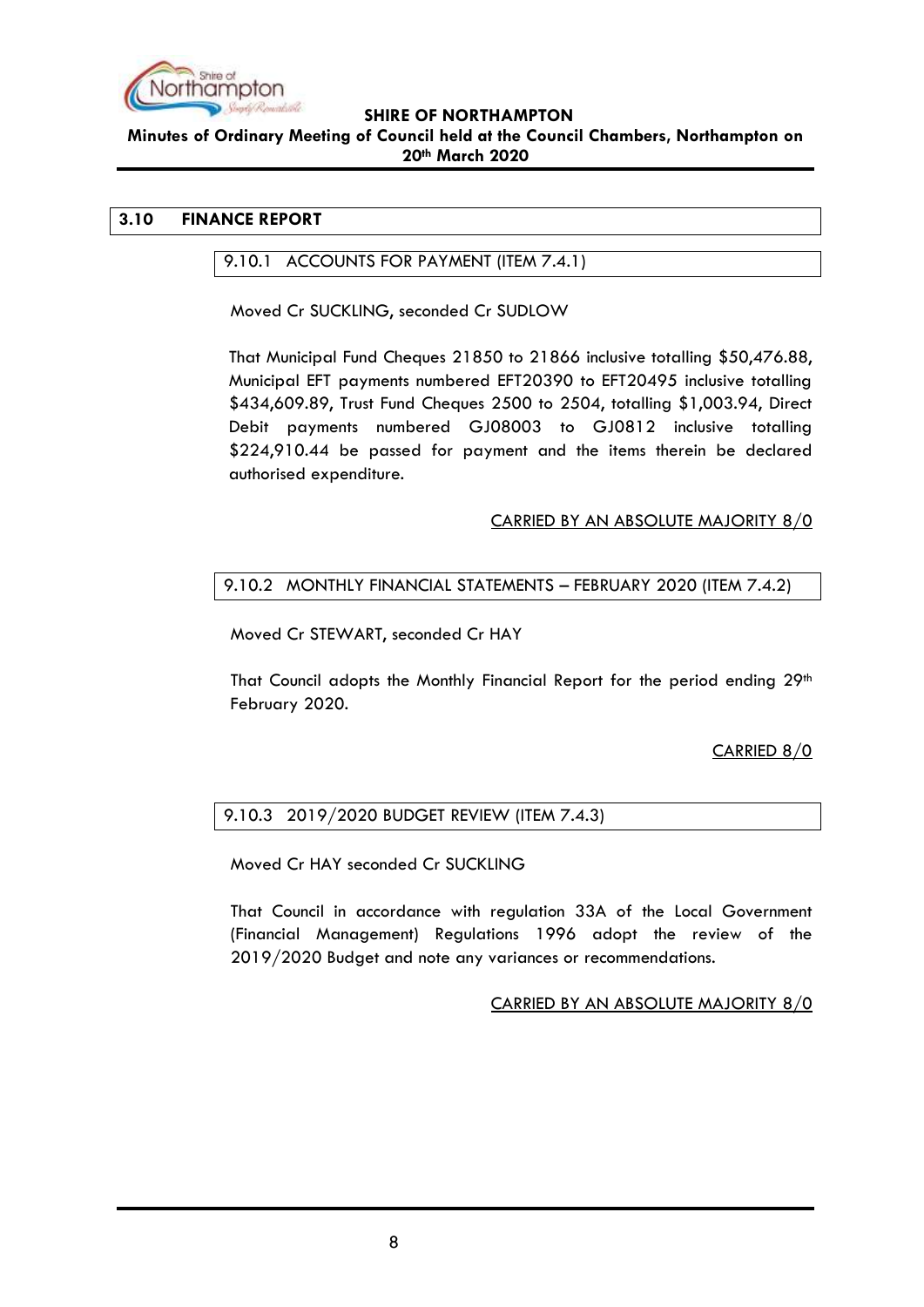

### <span id="page-8-0"></span>**Minutes of Ordinary Meeting of Council held at the Council Chambers, Northampton on 20th March 2020**

9.10.4 ASSET VALUE WRITE OFF (ITEM 7.4.4)

Moved Cr KRAKOUER, seconded Cr SUCKLING

That Council write off the following Asset Values totalling \$6,845.03 in accordance with Section 6.12 of the Local Government Act.

| 1. 36604 NORTHAMPTON MAIN OFFICE AIRCONDITIONER                | \$3,143.43 |
|----------------------------------------------------------------|------------|
| 2. 41697 METRO COUNT ROAD CLASSIFIERS                          | \$533.87   |
| 3. 41728 KALBARRI MOWER TORO TITAN ZX8420 ZERO TURN \$1,267.12 |            |
| 4.41738 TORO TIMECUTTER MOWER                                  | \$1,900.61 |

# CARRIED BY AN ABSOLUTE MAJORITY 8/0

# <span id="page-8-2"></span><span id="page-8-1"></span>**3.11 ADMINISTRATION & CORPORATE REPORT**

# 3.11.1 YAMATJI NATIONS LANDS – NATIVE TITLE (ITEM 7.5.2)

Moved Cr SIMKIN, seconded Cr STEWART

That Council:

- 1. Formulate a letter of correspondence to Hon. Ben Wyatt MLA, (Treasurer, Minister for Finance, Aboriginal Affairs and Lands), seeking to meet with him to discuss the matters raised in previous correspondence sent to the Department of Premier and Cabinet on 6 March 2020.
- 2. Should a response be forthcoming from the Department of Premier and Cabinet or the Minister for Aboriginal Affairs prior to the April 2020 Council meeting that a Special Meeting of Council be convened to consider their response.
- 3. Should no response be received from the Department of Premier and Cabinet or the Minister for Aboriginal Affairs by the 1 May 2020 that Council immediately close the Lucky Bay camping area.

CARRIED 8/0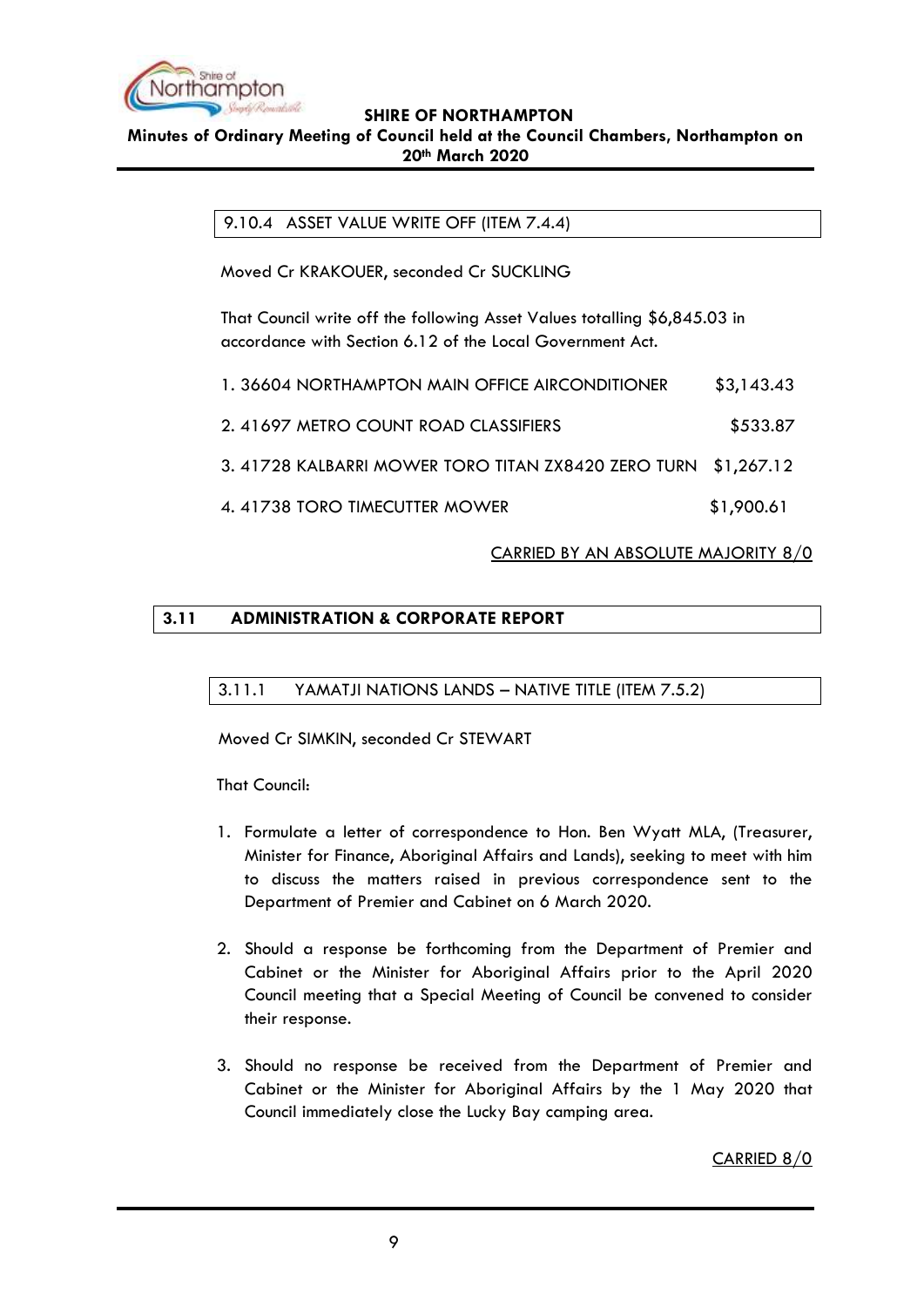

# <span id="page-9-0"></span>**Minutes of Ordinary Meeting of Council held at the Council Chambers, Northampton on 20th March 2020**

#### 3.11.2 HORROCKS JETTY LIGHT (ITEM 7.5.3)

Moved Cr SUDLOW, seconded Cr STEWART

That Council replace the Horrocks Jetty light at a cost of \$3,510 GST exclusive and this be declared authorised expenditure.

# CARRIED BY AN ABSOLUTE MAJORITY 8/0

#### <span id="page-9-1"></span>3.11.3 AFL FIGURES (ITEM 7.5.4)

Council adjourned the meeting at 1.43pm to undertake an inspection of the areas that the AFL figures are proposed or could be located within Northampton town.

Meeting reconvened at 2.09pm with the following in attendance:

Cr Simkin, Cr Krakouer, Cr Suckling, Cr Sudlow Cr Hay, Cr Pike, Cr Smith, Cr Stewart, Cr Hay, Cr Smith, Garry Keeffe, Grant Middleton and Michelle Allen.

Moved Cr STEWART, seconded Cr SUCKLING

That Council write a formal letter to the Northampton Tourist Association advising they do not support the placement of the AFL Figures at Sites 1 and 2, as proposed in their letter dated 19 February 2020, due to Heritage Precinct provisions and that Council:

- 1. Considers the following sites in Northampton to be suitable options for placement of the AFL figures:
	- (i) Essex Street on road verge in front of the RSL Hall;
	- (ii) Northampton Community Centre on Harvey Road, between the 60km sign and the entrance to the Centre;
	- (iii) The south wall of the Ram Shed; and
	- (iv) Around the new parking area of the Northampton Lions Park.
- 2. Considers the AFL figurines should be of an 'action' style design and not the current proposed 'standing' style design.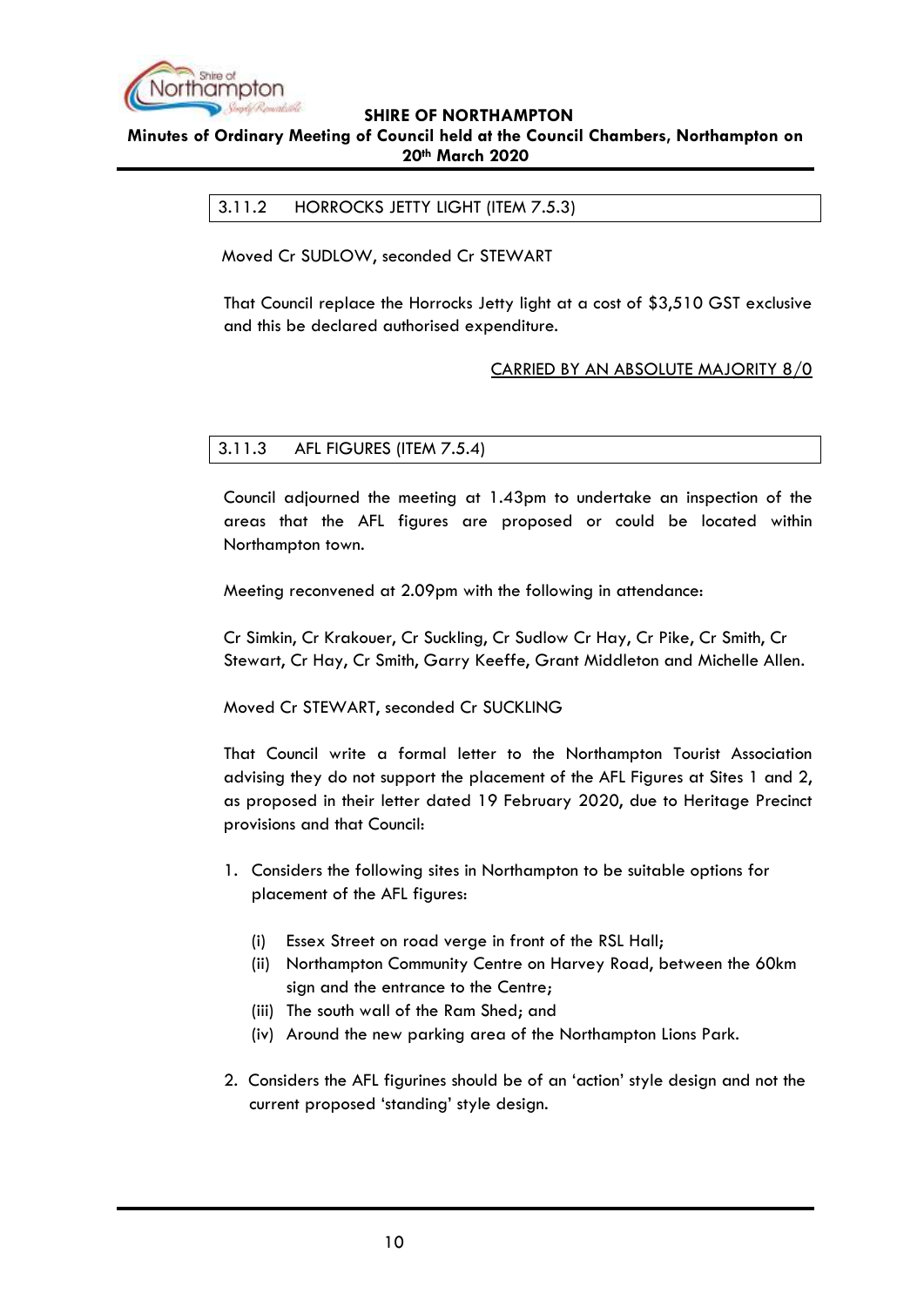

**Minutes of Ordinary Meeting of Council held at the Council Chambers, Northampton on 20th March 2020**

> 3. Instruct the Northampton Tourist Association to undertake community consultation on the final design style and location and provide the feedback from the community consultation to Council to allow a final decision on the project.

# CARRIED 8/0

# <span id="page-10-0"></span>3.11.4 LOCAL GOVERNMENT HOUSE DEED OF TRUST (ITEM 7.5.5)

Moved Cr KRAKOUER seconded Cr SMITH

That Council provide consent to a variation to the Trust Deed for the Local Government House Trust (The Trust) as presented by the WA Local Government Association.

# CARRIED 8/0

#### <span id="page-10-1"></span>3.11.5 COOLCALALAYA ROAD (ITEM 7.5.6)

Moved Cr SUCKLING , seconded Cr STEWART

That Council advise the Shire of Murchison that it supports its proposal to seek a review of the Coolcalalaya Road to form part of the 2030 Road Strategy, as a Type 2 road, however also advises:

- 1. The current road maintenance grading programme to the station homestead is considered adequate for the low volume of vehicles using the road; and
- 2. That there are no future plans for any major upgrades to the road.

CARRIED 8/0

# <span id="page-10-2"></span>3.11.6 TRAVEL CLAIM – CR SMITH (ITEM 7.5.7)

Moved Cr SIMKIN, seconded Cr HAY

That Council determines no travel allowance be paid to Councillors for the RSL Hall redevelopment official opening.

CARRIED 6/2

Cr Smith and Cr Krakouer voted against the motion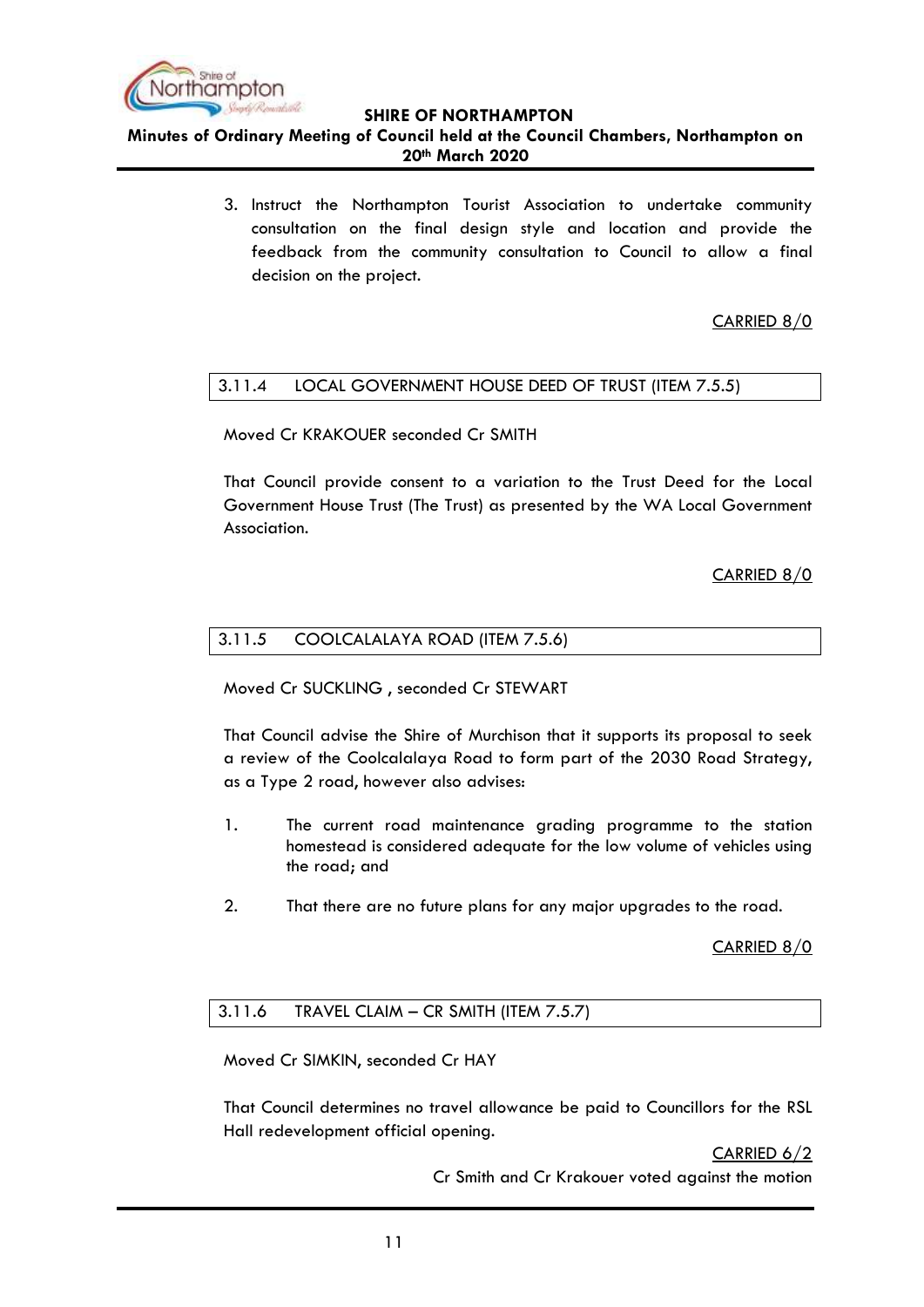

# <span id="page-11-0"></span>**Minutes of Ordinary Meeting of Council held at the Council Chambers, Northampton on 20th March 2020**

3.11.7 WITTECARRA CREEK SCULPTURES (ITEM 7.5.8)

Moved Cr SMITH, seconded Cr SUCKLING

That Council will approve the placement of sculptures on Reserve 3550 Wittecarra Creek subject to the following:

- 1. That each sculpture be less than two (2) metres in height.
- 2. That the maximum number of four (4) sculptures is permitted at the site.
- 3. That prior to placement of sculptures, designs are to be submitted to the CEO who is given delegated authority to approve sculpture designs and placement.
- 4. That the Kalbarri Canoe and Cray Carnival Committee group is considered responsible for the maintenance of the sculptures; and
- 5. That Council reserves the right to remove the sculptures should they fall into a state of disrepair or are of a design that is not approved or considered appropriate.

# CARRIED BY AN ABSOLUTE MAJORITY 8/0

<span id="page-11-1"></span>3.11.8 PAYMENT OF EMPLOYEES IF QUARANTIED FOR COVID 19 (ITEM 7.5.9)

Moved Cr SMITH, seconded Cr KRAKOUER

That Council grant up to 15 days of COVID 19 leave to all Shire of Northampton employees including casuals who:

- 1. Have contracted COVID 19.
- 2. Need to care for another person who has COVID 19 or is required to self isolate, or cannot access school or other care arrangements because of COVID 19 or are otherwise prevented from working because of COVID 19.
- 3. Leave is available after an employee's existing paid personal, carers or sick leave credits have been exhausted.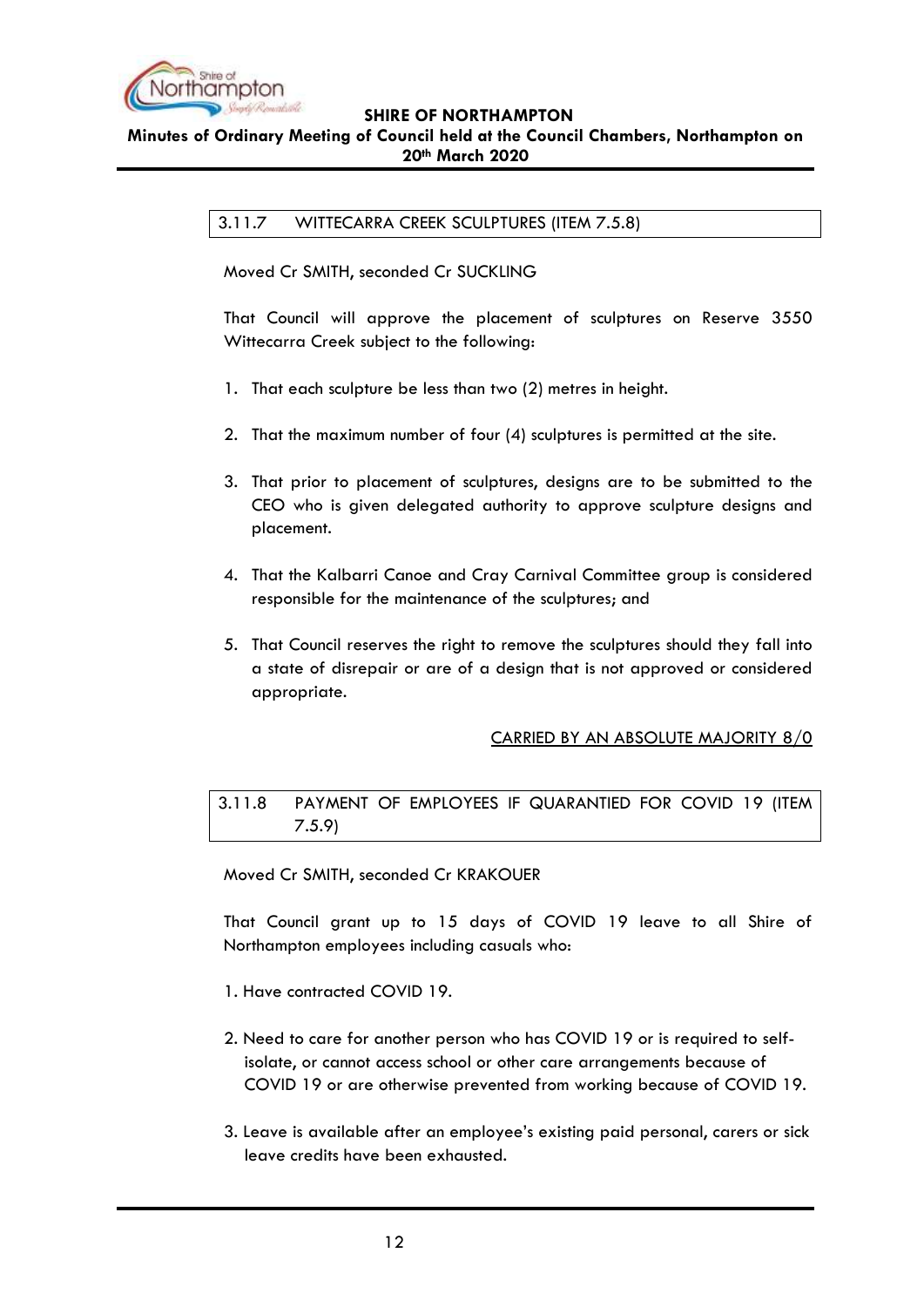

**Minutes of Ordinary Meeting of Council held at the Council Chambers, Northampton on 20th March 2020**

- 4. COVID 19 leave is paid leave, with pay calculated in the same way as for annual leave, excluding loading.
- 5. Does not affect existing annual leave or long service leave accruals.
- 6. COVID 19 leave is not accruable.

CARRIED 8/0

# <span id="page-12-0"></span>3.11.1 OUTSTANDING RATES & CHARGES (ITEM 7.5.1)

Moved Cr SUCKLING seconded Cr STEWART

That Council discuss this item *"in-camera"* at 2.42pm

Moved Cr HAY seconded Cr SUDLOW

That Council continue the meeting *"out of camera"* at 2.47 pm*.*

Moved Cr SMITH seconded Cr STEWART

That Council commence the selling of the following lots as per Division 6 of the Local Government Act 1995 to recover outstanding rates and charges:

- 1. Lot 791 Horrocks Road, Sandy Gully Northescape Pty Ltd
- 2. Lot 31 Clematis Cres, Kalbarri Agudo Pty Ltd
- 3. Unit 4 Lot 4 Smith Street, Kalbarri WA Maisey
- 4. Lot 67 Coral Boulevard, Kalbarri JC Melo
- 5. Part Lot 41 Clotworthy Street, Diesel & Dust Restaurant

# CARRIED 8/0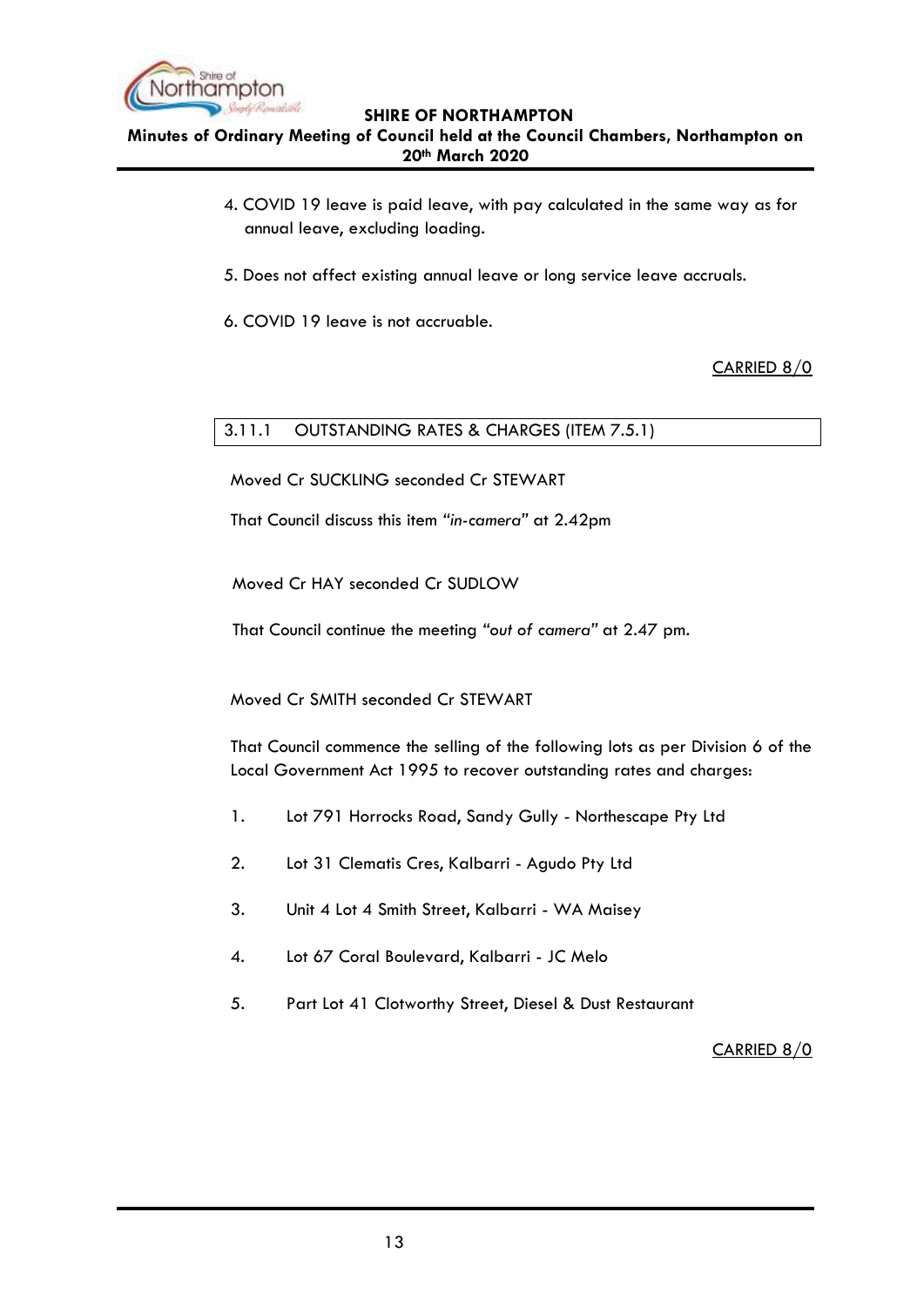

**Minutes of Ordinary Meeting of Council held at the Council Chambers, Northampton on 20th March 2020**

### <span id="page-13-0"></span>**3.12 PRESIDENT'S REPORT**

Since the last Council meeting Cr SIMKIN reported on his attendance at:

| 02/02/2020 | Northern Zone Meeting, Mingenew                         |
|------------|---------------------------------------------------------|
| 04/03/2020 | <b>Grants Commission Hearing, Northampton</b>           |
| 04/03/2020 | Department Premier & Cabinet, Yamatji Nation Indigenous |
|            | Land Use Agreement, Northampton                         |
| 10/03/2020 | National Party of WA, Geraldton                         |
| 11/03/2020 | Opening of RSL Hall redevelopment, Northampton          |
| 12/03/2020 | Regional Road Group Sub-Group Meeting, Geraldton        |
| 19/03/2020 | Community Strategic Planning Workshop, Kalbarri         |

# <span id="page-13-1"></span>**3.13 VICE PRESIDENT'S REPORT**

Since the last Council meeting Cr KRAKOUER reported on his attendance to the following:

| 04/03/2020 | Department Premier & Cabinet, Yamatji Nation Indigenous |
|------------|---------------------------------------------------------|
|            | Land Use Agreement, Northampton                         |
| 11/03/2020 | Opening of RSL Hall redevelopment, Northampton          |

# <span id="page-13-3"></span><span id="page-13-2"></span>**3.14 COUNCILLORS REPORTS**

| 3.14.1 | CR SUDLOW |  |  |  |  |
|--------|-----------|--|--|--|--|
|--------|-----------|--|--|--|--|

Since the last Council meeting Cr SUDLOW reported on her attendance at:

| 04/03/2020 | <b>Grants Commission Hearing, Northampton</b>           |
|------------|---------------------------------------------------------|
| 04/03/2020 | Department Premier & Cabinet, Yamatji Nation Indigenous |
|            | Land Use Agreement, Northampton                         |
| 11/03/2020 | Opening of RSL Hall redevelopment, Northampton          |
| 16/03/2020 | Community Strategic Planning Workshop, Northampton      |
| 17/03/2020 | Community Strategic Planning Workshop, Port Gregory     |
| 17/03/2020 | Community Strategic Planning Workshop, Horrocks         |
| 18/03/2020 | Community Strategic Planning Workshop, Binnu            |
| 19/03/2020 | Community Strategic Planning Workshop, Kalbarri         |
|            |                                                         |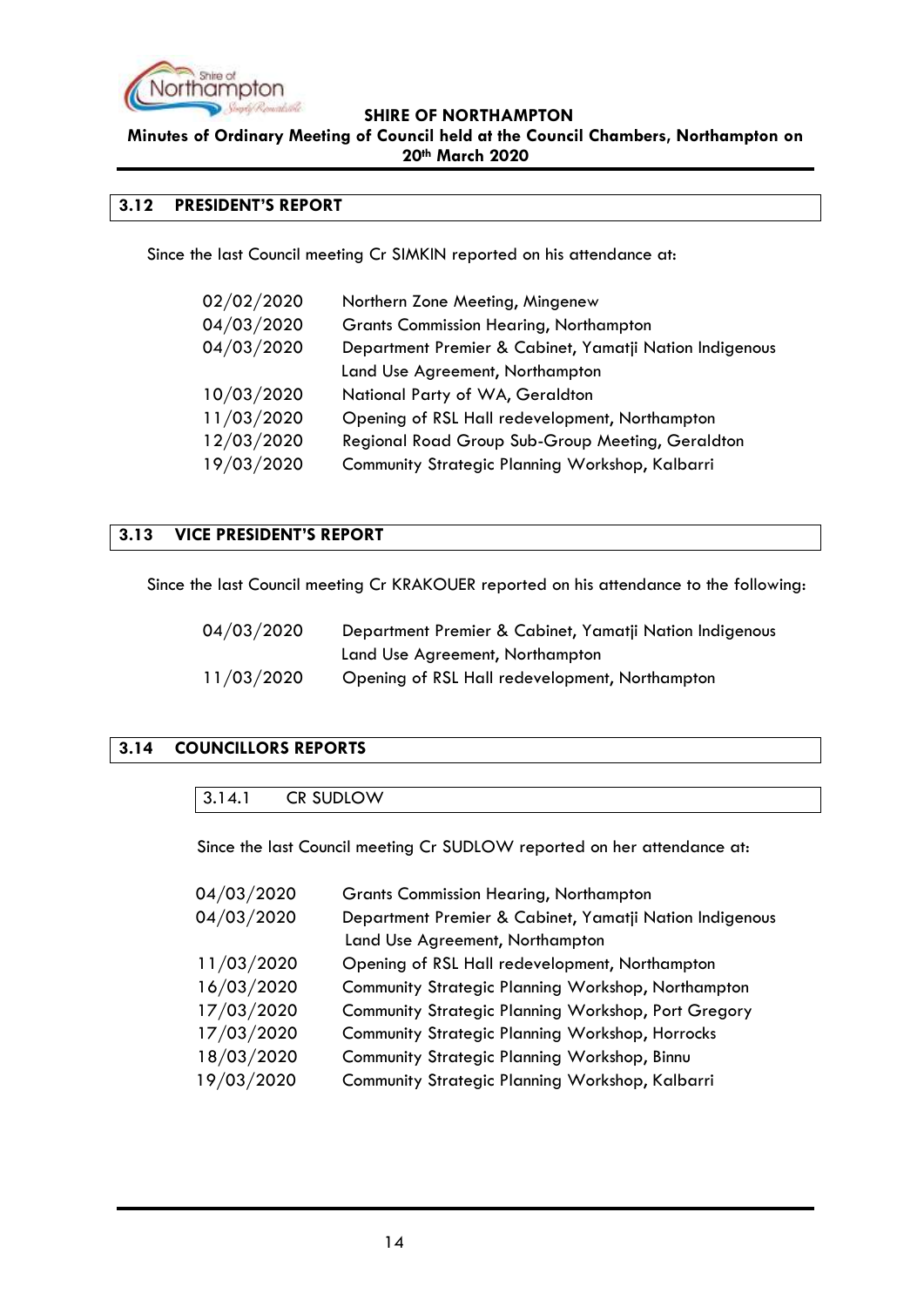

#### **Minutes of Ordinary Meeting of Council held at the Council Chambers, Northampton on 20th March 2020**

#### <span id="page-14-0"></span>3.14.2 CR PIKE

Since the last Council meeting Cr PIKE reported on his attendance at:

| 04/03/2020 | <b>Grants Commission Hearing, Northampton</b>  |
|------------|------------------------------------------------|
| 11/03/2020 | Opening of RSL Hall redevelopment, Northampton |

#### <span id="page-14-1"></span>3.14.3 CR STEWART

Since the last Council meeting Cr STEWART reported his attendance at:

| 26/02/2020 | Kalbarri Visitors Association Meeting, Kalbarri |  |  |  |
|------------|-------------------------------------------------|--|--|--|
| 03/03/2020 | Country Health Plan, Kalbarri                   |  |  |  |
| 04/03/2020 | <b>Grants Commission Hearing, Northampton</b>   |  |  |  |
| 04/03/2020 | Department Premier & Cabinet, Yamatji Nation    |  |  |  |
|            | Indigenous Land Use Agreement, Northampton      |  |  |  |

### <span id="page-14-2"></span>3.14.4 CR SMITH

Since the last Council meeting Cr SMITH reported his attendance at:

| 04/03/2020 | <b>Grants Commission Hearing, Northampton</b>  |
|------------|------------------------------------------------|
| 04/03/2020 | Department Premier & Cabinet, Yamatji Nation   |
|            | Indigenous Land Use Agreement, Northampton     |
| 10/03/2020 | Kalbarri Visitor Centre Meeting, Kalbarri      |
| 11/03/2020 | Opening of RSL Hall redevelopment, Northampton |

#### <span id="page-14-3"></span>3.14.5 CR HAY

Since the last Council meeting Cr HAY reported his attendance at:

| 04/03/2020 | <b>Grants Commission Hearing, Northampton</b>       |
|------------|-----------------------------------------------------|
| 04/03/2020 | Department Premier & Cabinet, Yamatji Nation        |
|            | Indigenous Land Use Agreement, Northampton          |
| 17/03/2020 | Community Strategic Planning Workshop, Port Gregory |
| 17/03/2020 | Community Strategic Planning Workshop, Horrocks     |
| 18/03/2020 | Community Strategic Planning Workshop, Binnu        |